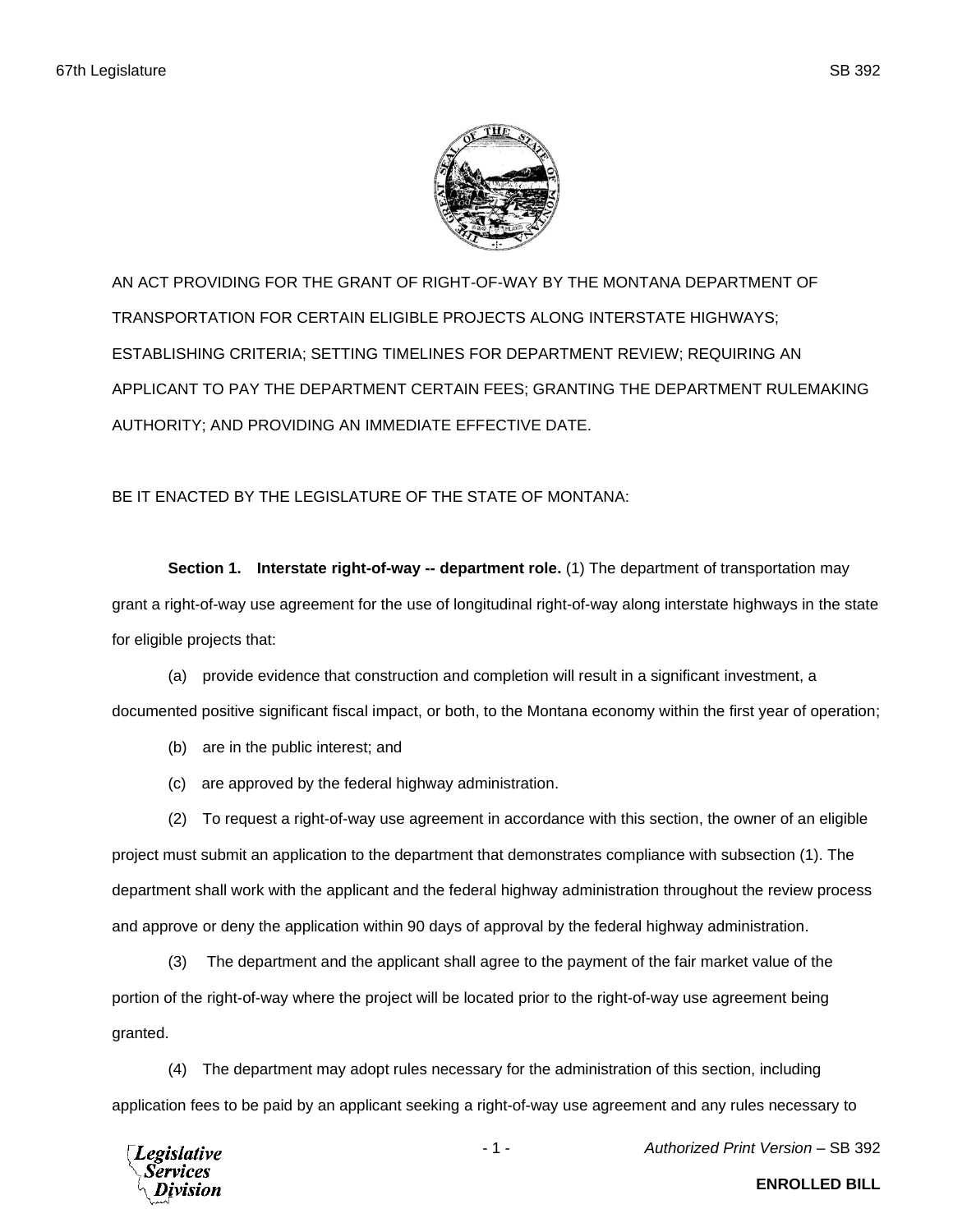ensure the state is not prevented from receiving federal funds for highway purposes.

(5) For the purposes of this section:

(a) "Eligible project" means a pipeline or fiber optic or other communications-type cables and

associated infrastructure.

(b) "Public interest" is determined by federal highway administration guidance.

**Section 2. Codification instruction.** [Section 1] is intended to be codified as an integral part of Title 60, and the provisions of Title 60 apply to [section 1].

**Section 3. Effective date.** [This act] is effective on passage and approval.

- END -

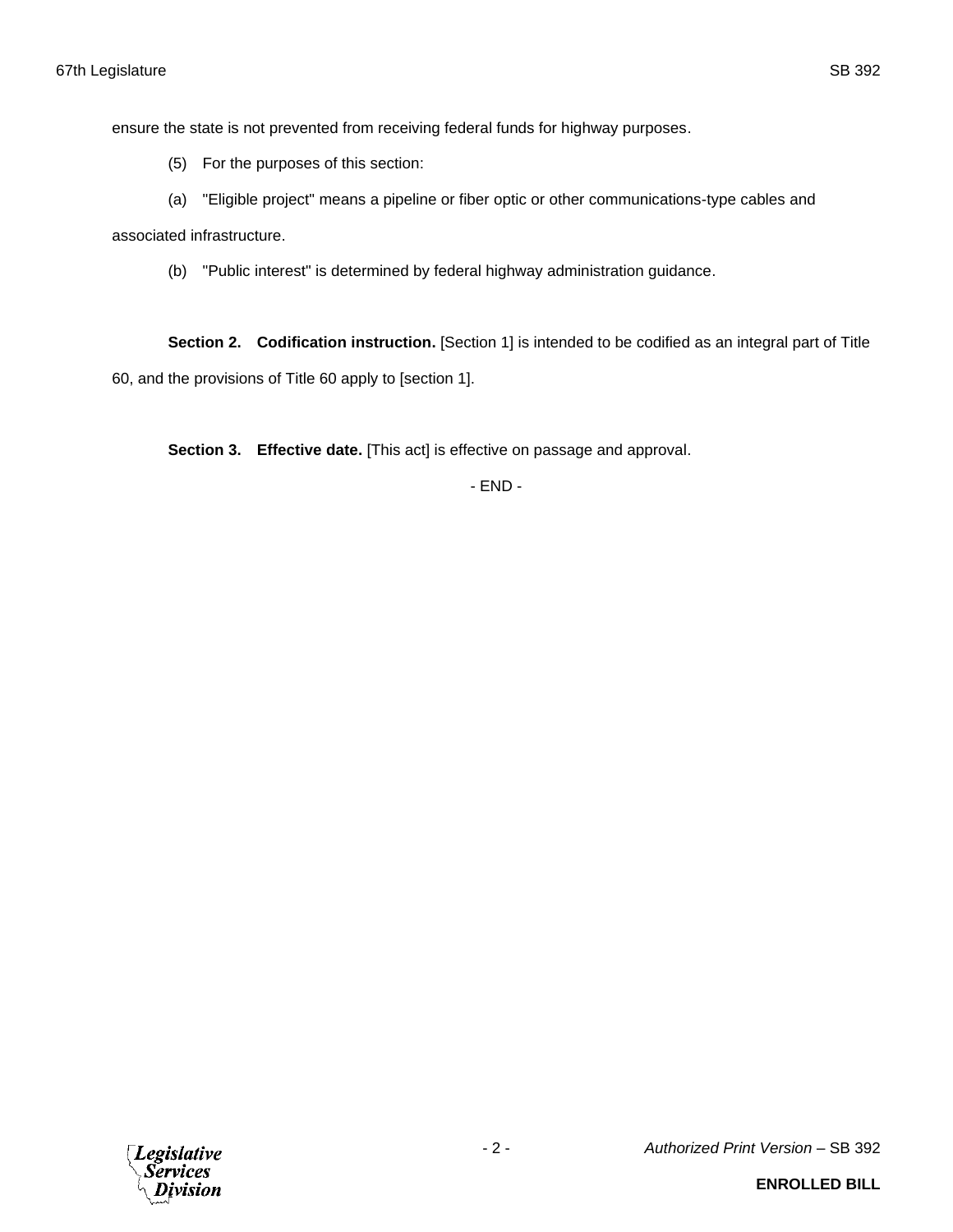I hereby certify that the within bill,

SB 392, originated in the Senate.

Secretary of the Senate

President of the Senate

| Signed this |        |
|-------------|--------|
|             |        |
| $\Omega$    | 111111 |

\_\_\_\_\_\_\_\_\_\_\_\_\_\_\_\_\_\_\_\_\_\_\_\_\_\_\_\_\_\_\_\_\_\_\_\_\_\_\_\_\_\_\_

\_\_\_\_\_\_\_\_\_\_\_\_\_\_\_\_\_\_\_\_\_\_\_\_\_\_\_\_\_\_\_\_\_\_\_\_\_\_\_\_\_\_\_

Speaker of the House

| Sianed this |  |
|-------------|--|
| $\Omega$    |  |

\_\_\_\_\_\_\_\_\_\_\_\_\_\_\_\_\_\_\_\_\_\_\_\_\_\_\_\_\_\_\_\_\_\_\_\_\_\_\_\_\_\_\_